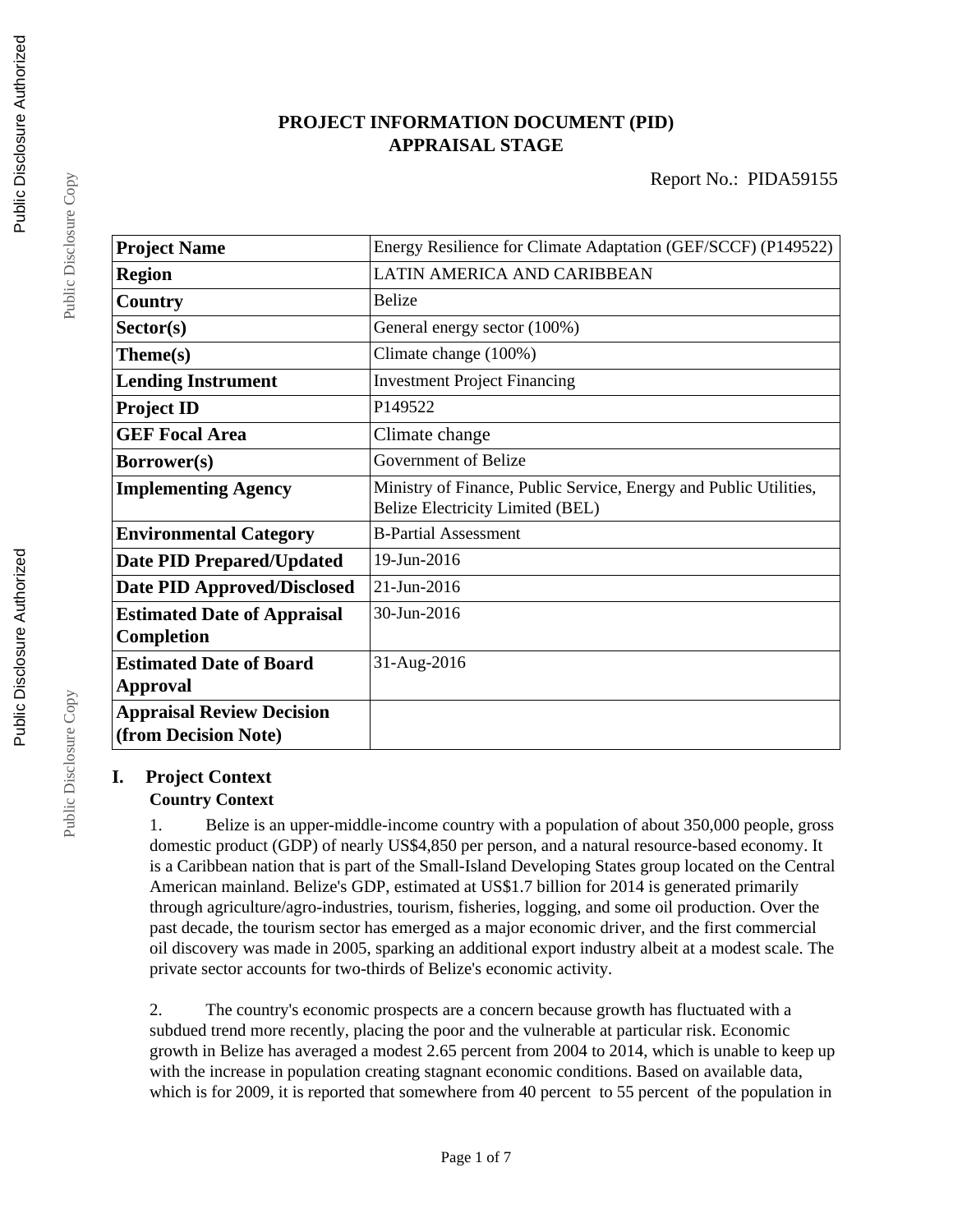Belize is poor or susceptible to falling into poverty. Given the modest economic growth since then, these conditions are likely to persist today. Therefore, a sizable segment of the population will be challenged to overcome poverty in the present environment, and may even regress if the country were to face external shocks given Belize's relatively open and export dependent economy. The elimination of preferential trade quotas, reduction in tourism revenues, and oil price shocks represent the types of risks that could impede growth and plunge more Belizeans deeper into poverty.

3. These economic vulnerabilities are intensified due to Belize's exposure to risks posed by extreme weather from tropical storms and hurricanes. Belize has a long history of experiencing hurricanes and tropical storms. They have severely affected Belize's economy and its citizen's wellbeing. In 1961, Hurricane Hattie, caused damages estimated at 600 percent of GDP and killed 400 people. More recently, Hurricane Keith in 2000 caused damage exceeding 45 percent of GDP; Hurricane Iris in 2001 submerged Belize City in storm surges that resulted in damages estimated at 25 percent of GDP; Hurricane Dean in 2007 led to an estimated US\$80-100 million in damages (6-8 percent of GDP) and caused a near-countrywide power blackout; and Hurricane Richard in 2010 enveloped most of the country with heavy rainfall and flooding causing damages and losses estimated at about US\$35 million (about 3 percent of GDP). Tropical storms, which typically cause less disruptions, impact Belize with even greater frequency. These extreme weather events cause casualties, damage property, and lead to disruptions in services. Their unpredictability poses a considerable development challenge, because it creates vulnerabilities for the economy, especially for the poor. The devastation from a hurricane can suddenly set back development gains and constrain growth, and recovery often takes time. Therefore, enhancing the resilience of the country to extreme weather events is a development imperative.

4. The extreme weather impacts in Belize are likely to be exacerbated because of climate change. The United Nations has identified Belize as being among the countries most vulnerable to the adverse impacts of climate change and a global index ranked 22 among 180 countries fr climate risk . This assessment for Belize is primarily because of (a) its long, low-lying coastline; (b) its over 1,060 small islands; (c) its second-longest barrier reef in the world and 17,276 km2 of forest cover supporting fragile ecosystems; and (d) it being prone to natural disasters, especially hurricanes. The major risks posed by climate change are rising sea levels, increased intensity of tropical storms and hurricanes, greater flooding, extended droughts, rapid shoreline erosion, saltwater intrusion, and changes in temperature. Due to this exposure, Belize has been included as one of the top ten countries in the world that is at a high risk to combined impacts of multiple hazards (climatechange- induced heat, drought, and floods and disaster-induced poverty). Estimates suggest that annual losses due to these impacts equate to about 7 percent of the county's GDP. As such, climate change is sure to test the resilience of Belize in the future, placing considerable importance and urgency on developing ways to better adapt to these challenges.

5. The infrastructure sector in Belize is highly exposed to extreme weather and climate risks. When these risks are manifested, the resulting damages to infrastructure and disruptions to services can be significant. For example, the increase in global temperatures that is leading to rising sea levels poses particular risks in the low-lying, flood-prone coastal areas in Belize. When combined with either high winds or intense rainfall from storms and hurricanes, it will lead to increasing levels of inundation, especially along coastal areas, that can damage residential and commercial buildings, roads and related transport infrastructure, power generation facilities and transmission/ distribution structures, and water supply equipment. These impacts can extend even beyond the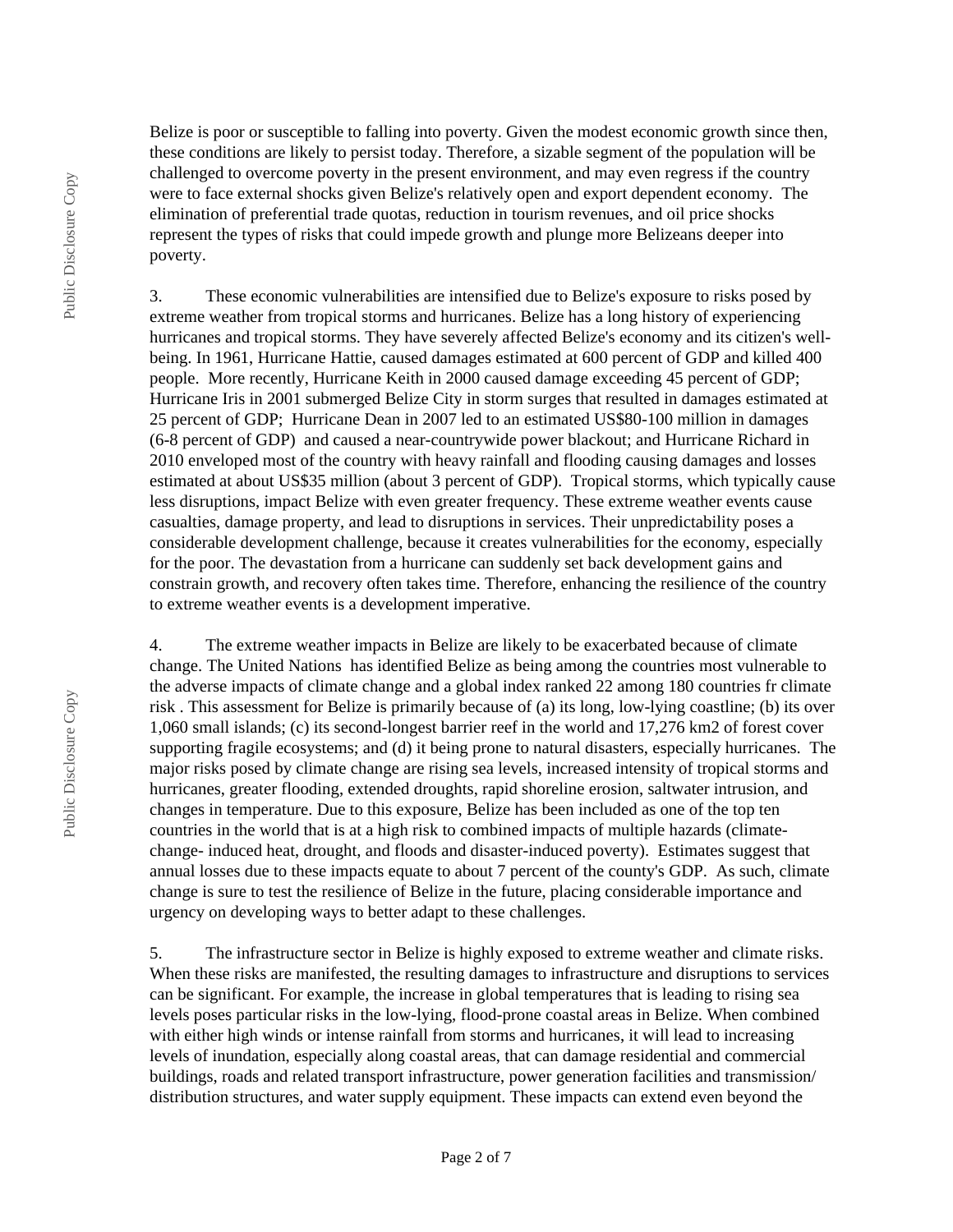coastal areas and affect the entire country, as was the case in 2008, when heavy rains led to massive flooding, resulting in the economy being crippled for weeks, with over a sixth of Belizean citizens being affected. Because infrastructure is interdependent in facilitating economic development, it is vital to have a comprehensive approach to addressing adaptive capacity so that future weather impacts, which are likely to be exacerbated by climate change, can be withstood with minimal disruptions to services.

6. The GoB has progressively taken steps to enhance resilience and is seeking development partner assistance to improve and speed up implementation. The Disaster Preparedness and Response Act (2003) is the primary legislation governing disaster risk management (DRM) in Belize, which also led to the establishment of the National Emergency Management Organization (NEMO) as an institutional mechanism to coordinate responses during emergencies. In 2014, the GoB also adopted the National Climate Resilience Investment Plan (NCRIP) that takes a longerterm view to developing resilience and looks to mainstream climate adaptation investments in national planning. The Bank is already assisting the GoB implement parts of the NCRIP through the Belize Climate Resilience Infrastructure Project (BCRIP) that primarily focuses on roads. While the NCRIP also covers energy and stresses the need to mainstream climate change risk considerations in utilities, it is less explicit about the precise engagements in the sector. Therefore, the GoB has requested assistance from the Bank to develop specific priority interventions that will enhance energy resilience so that the country can better adapt to existing and emerging impacts from climate change. The proposed Energy Resilience for Climate Adaptation Project (ERCAP) will complement the actions supported by the BCRIP and reflects a comprehensive effort by the Bank to enhance infrastructure resilience in Belize.

## **Sectoral and institutional Context**

Energy and Infrastructure Sectors

7. Primary energy demand in Belize has remained steady. In 2014, the total energy demand in Belize was 11,014 TJ, which has remained steady from 2010 when it was 10,946 TJ. The consumption is primarily from energy for transport, industrial use of liquid fuels and biomass, and power generation as well as the consumption of wood mostly for cooking. The primary energy supply is mostly through liquid fuels and electricity. Some significantly trending shifts from 2010 to 2014 include an over 50 percent increase in the use of biomass because of expanded power generation and nearly 50 percent increase in electricity imports.

8. Electricity demand is met mainly through hydropower generation and imports from Mexico. The installed domestic power generation capacity in the country is 110 MW, with an additional 50 MW of non-firm capacity made available through an interconnection with Mexico. Most of the domestic power generation facilities are privately owned independent power producers (IPPs), while the national power company owns several power plants that operate on diesel, which are primarily used as backup due to their high operational costs. Peak demand is around 86 MW, with demand growing at approximately 5 percent per annum. Majority of the domestic generation is from hydropower that is significantly supplemented by electricity imports from Mexico. However, because the availability of hydropower in recent years has been volatile due to significant variation in precipitation, some domestic generation has been supplanted through electricity produced from bagasse . Such uncertainties are predicted to last and can be attributed to modulations by global climatic phenomena where the intensities as well as frequencies are likely to increase.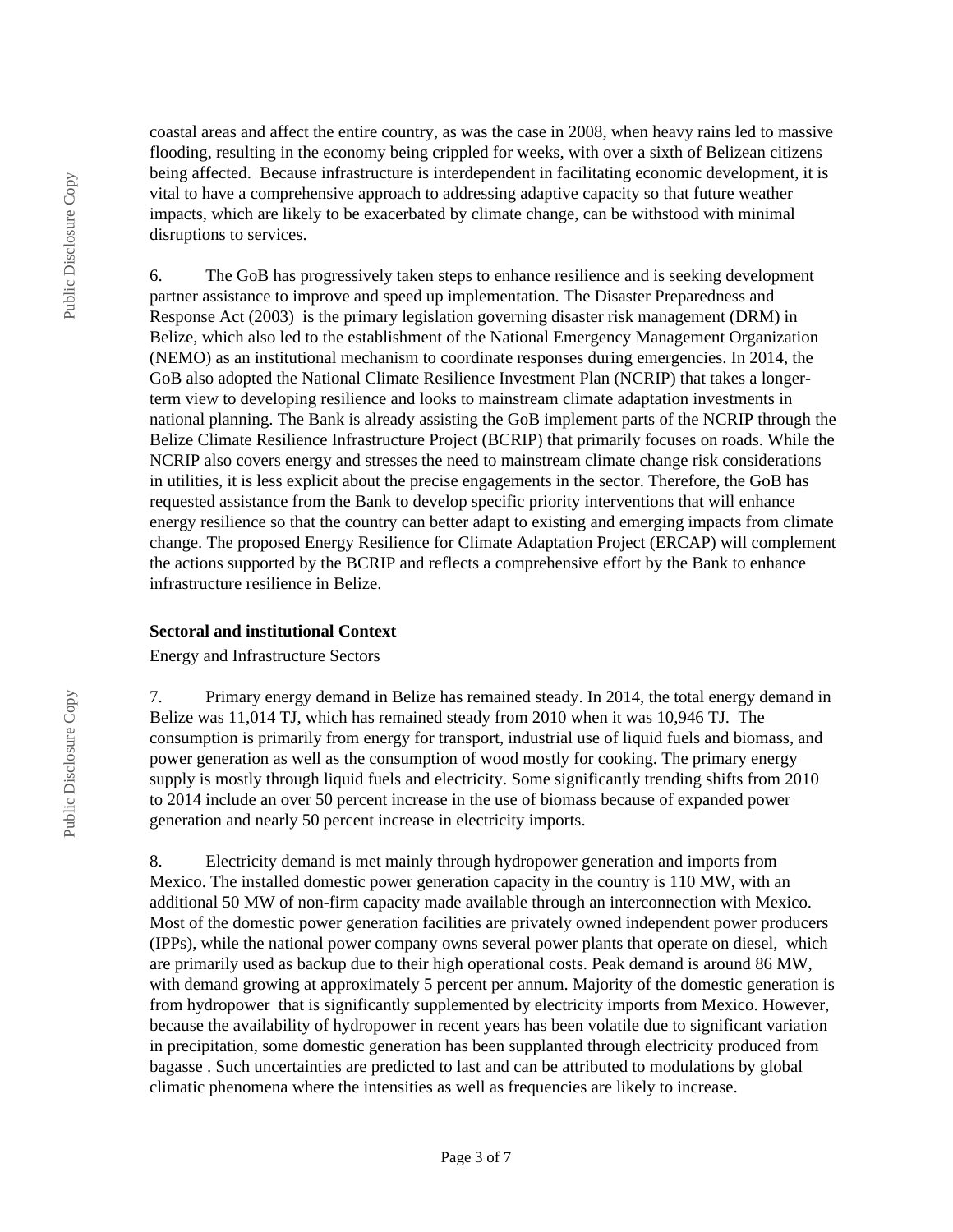9. Electricity in Belize is transmitted through a single-circuit radial transmission network, which feeds various distribution systems. It extends about 400 miles across the country at different voltage levels ranging from 115 kV in most of the country to a 34.5 kV undersea link to the island of San Pedro. The transmission interconnection with Mexico is also a 115 kV line with a rated capacity of 65 MW. The distribution networks operate at 22 kV, 11 kV, and 6.6 kV in various towns throughout the country. They mostly operate without stress although some of the 22 kV lines feeding distant areas are excessively long and lead to voltage drops. However, many distribution networks are dependent on a single grid substation with a single transformer, thus limiting the alternate supply possibilities in the event of a major failure.

10. A number of public and private stakeholders participate in Belize's energy sector. The overall responsibility for the energy sector rests with the Directorate of Energy in the Ministry of Finance, Public Service, Energy and Public Utilities (MFPSEPU). Liquid fuels are supplied primarily through two private companies and they are regulated by different GoB agencies. Electricity services are provided by Belize Electricity Limited (BEL), the national power company. BEL owns and operates all transmission and distribution assets that make up the national grid, while it primarily purchases electricity from IPPs and the CFE with the exception of 26 MW of diesel-based capacity it owns and utilizes for backup purposes. BEL is regulated by the PUC.

11. There are a number of risks posed by extreme weather that create vulnerabilities in the energy sector. A high-level analysis was carried out to map major climate-related risks that are likely to impact Belize and that will expose the vulnerabilities in the energy sector. A total of 23 risks were identified with 14 categorized as being very high or high.

- Rise in sea levels that results in storms surges and inundation makes energy infrastructure such as transmission lines, substations, fuel storage, and some generation vulnerable, particularly those in coastal areas including various islands and Belize City. A Bank study concluded that there could be more than a 40 percent increase in Belize's storm surge zone and that the related inundation risk could cover two-thirds of the country's wetlands.

- Increasing intensity of hurricanes and tropical storms can significantly damage energy infrastructure throughout the country, because of a variety of resulting factors including high winds, storm surges, and inundation. This includes damages to infrastructure such as ports, storage depots, and roads that facilitate the supply of fuel; faults in transmission and distribution lines that disrupt electricityservices due to fallen trees, damaged poles, and other operational challenges; and constrained access to critical energy facilities to carry out repairs and reconstruction. Climate models are predicting hurricanes and storms impacting the Caribbean region as becoming more intense in the future.

- Significant volatility in rainfall patterns leads to unpredictability in the availability of hydropower, while periods of intense rainfall coupled with deforestation will result in increased sedimentation in reservoirs.

- Increase in temperature and severity of droughts can lead to stresses on energy operations, gradual increases in demand, wild fires that damage energy infrastructure, and limited options that can be reliably cultivated for biomass/biofuels.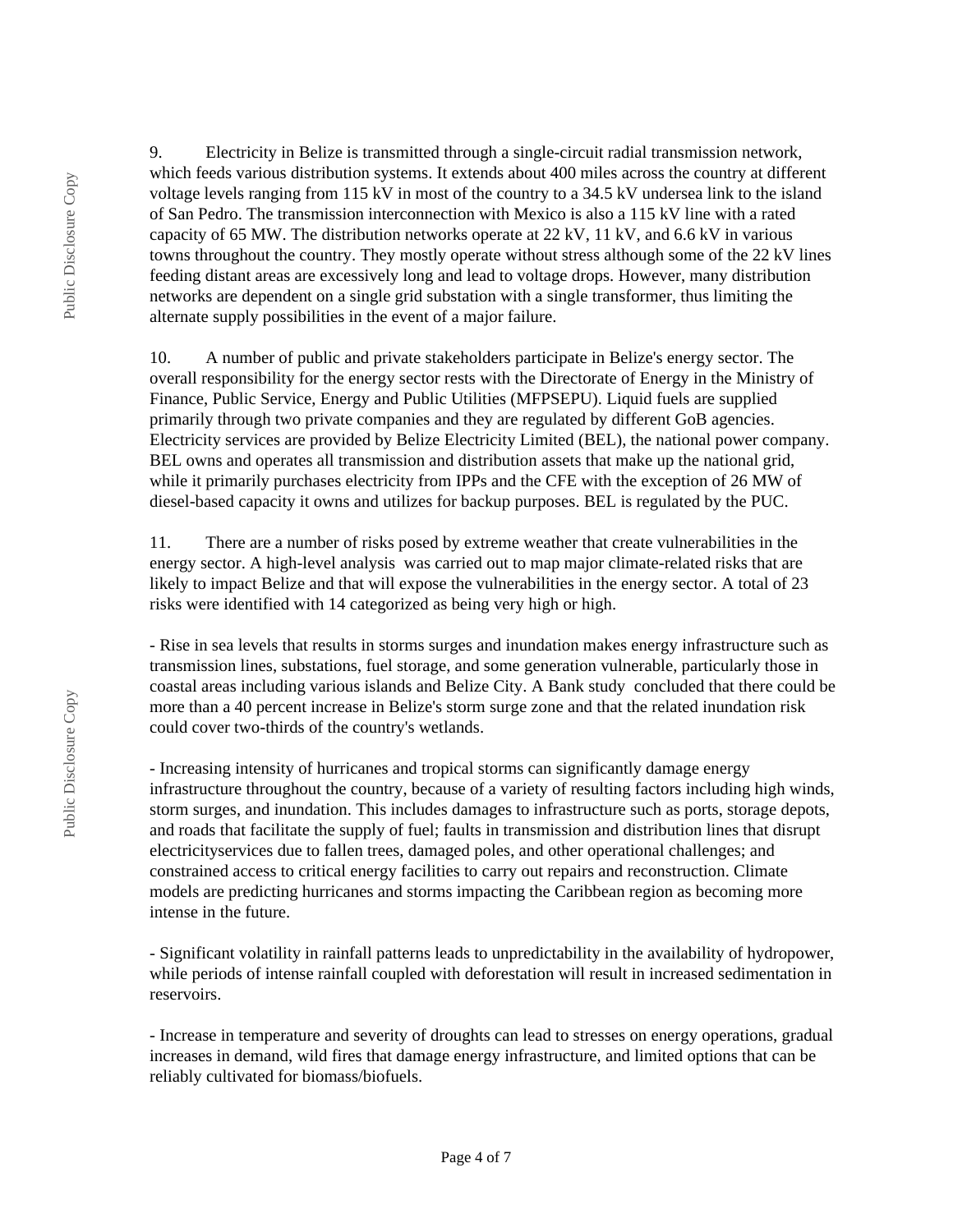12. The power sector is particularly susceptible to extreme weather and therefore needs to strengthen its adaptive capacity. Analysis of several past extreme weather events and their impact on the power sector illustrate these vulnerabilities. The single-circuit radial transmission network is a reliability concern, because a fault or weather damage in one of its sections can compromise the integrity of the entire network. This was the case in 2007, during Hurricane Dean, when a fault in the CFE system in Mexico triggered a cascade of faults that led to a near-countrywide blackout in Belize. A similar incident occurred in 2010 during Hurricane Richard when a "trip" in the transmission line was not contained locally leading to a sequence of faults along the East-West transmission line that also cascaded through the southern line. It cut off hydro Becol from supplying key load centers, and affected over 18,000 customers (about 23 percent of BEL's customer base). Engineering inspections have also discovered several areas where transmission poles and associated structures are weakened because of decay and cracks in some wooden poles and corrosion in waterlogged and saline areas. BEL carries out an aggressive maintenance plan that has prevented a major collapse in the transmission infrastructure thus far. However, repeated storm impacts are progressively weakening some line sections that are more likely to experience a major "downing" of poles, especially during hurricanes with high winds. In addition, most of the service disruptions during extreme weather events are caused by damages to the distribution systems. For example, 12 of the 13 faults recorded during Hurricane Dean and 15 of the 17 faults recorded during Hurricane Richard affected the distribution network, which, according to BEL, were primarily due to heavy rains, winds, and lightning as well as fallen trees/branches damaging the distribution infrastructure.

13. BEL and the Belizean authorities are experienced at dealing with extreme weather given the country's history. Nevertheless, following Hurricanes Dean and Richard, the recovery in the power sector extended to 4-6 days and 2-4 days, respectively, affecting over 10,000 BEL customers in each instance. While BEL presently has a Hurricane Preparedness Plan, it does not include welldeveloped protocols for quick and efficient recovery. BEL appears to have adequate spare supplies to repair system damages, but its emergency response capabilities can be improved. This includes preventive measures such as better vegetation management, since fallen trees and branches are a significant reason for outages during storms. Planning and preparation are also challenged by the limited availability of data in Belize with regard to energy as well as localized impacts from a changing climate. Better weather information regarding precipitation, hydrology, flooding will improve ongoing sector operations and also help improve future decisions.

## **II. Proposed Development Objectives**

The development objective of the proposed Energy Resilience for Climate Adaptation Project is to demonstrate solutions that enhance the resilience of the energy system to adverse weather and climate change impacts.

This will be collectively achieved by implementing a wide-ranging and complementary set of activities that include pilot initiatives, infrastructure hardening, and analytical and planning efforts.

## **III. Project Description**

## **Component Name**

Component 1: Long-Term Energy Planning and Capacity Building for Climate Adaptation **Comments (optional)**

## **Component Name**

Component 2: Demonstration of Measures to Enhance Resilience of Energy Sector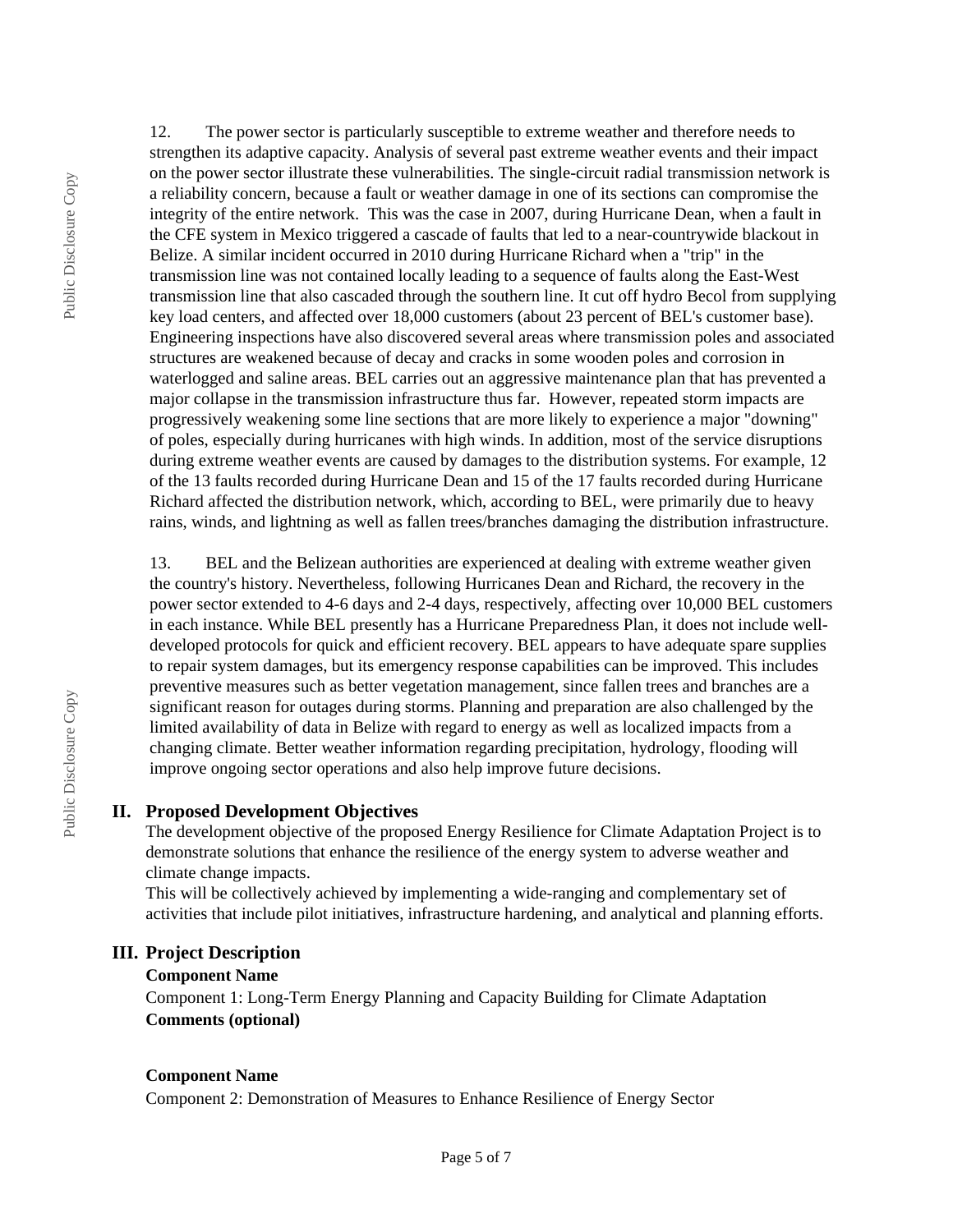## **Comments (optional)**

## **Component Name**

Component 3: Project Implementation Support and Information Dissemination for Knowledge Sharing

# **Comments (optional)**

# **IV. Financing** *(in USD Million)*

| <b>Total Project Cost:</b>        | 11.98 | Total Bank Financing: 0.00 |        |
|-----------------------------------|-------|----------------------------|--------|
| Financing Gap:                    | 10.00 |                            |        |
| <b>For Loans/Credits/Others</b>   |       |                            | Amount |
| Borrower                          |       |                            | 3.98   |
| Global Environment Facility (GEF) |       |                            | 8.00   |
| Total                             |       |                            | 1198   |

# **V. Implementation**

18. The ERCAP is implemented by multiple agencies with a common thread of building resilience for climate adaptation in the energy sector. The multi-agency nature reflects the comparative advantage and responsibilities of each participating institution, which areneeded to achieve the project objectives. Due diligence confirmed that each agency has sufficient capacity commensurate with project implementation requirements.

19. MFPSEPU, through its Directorate of Energy, is responsible for overseeing the energy sector. It will also be responsible for overall implementation of the ERCAP. MFPSEPU will establish a PMU dedicated to the ERCAP, which, with the assistance of a project manager, will help implement activities that are directly under the MFPSEPU as well as coordinate ERCAP activities with the other implementing agencies. It will also establish a high-level, multi-stakeholder steering committee that will help guide the overall implementation of the ERCAP.

20. NMS is a department within the Ministry of Works, Transport, and National Emergency Management, which is the GoB authority on weather and climate. The NMS will be a subimplementing agency in the ERCAP responsible for hydrological and meteorological data collection. The fiduciary functions for the NMS will be carried out by the MFPSEPU.

21. BEL, as the national power company, will be responsible for implementing all activities directly related to the power system under the ERCAP. Within BEL, the ERCAP activities will be managed by the Directorate of Systems Planning and Engineering in coordination with other relevant departments. BEL will also participate in the long-term energy planning activity.

## **VI. Safeguard Policies (including public consultation)**

| Safeguard Policies Triggered by the Project | Yes | No |
|---------------------------------------------|-----|----|
| Environmental Assessment OP/BP 4.01         |     |    |
| Natural Habitats OP/BP 4.04                 |     |    |